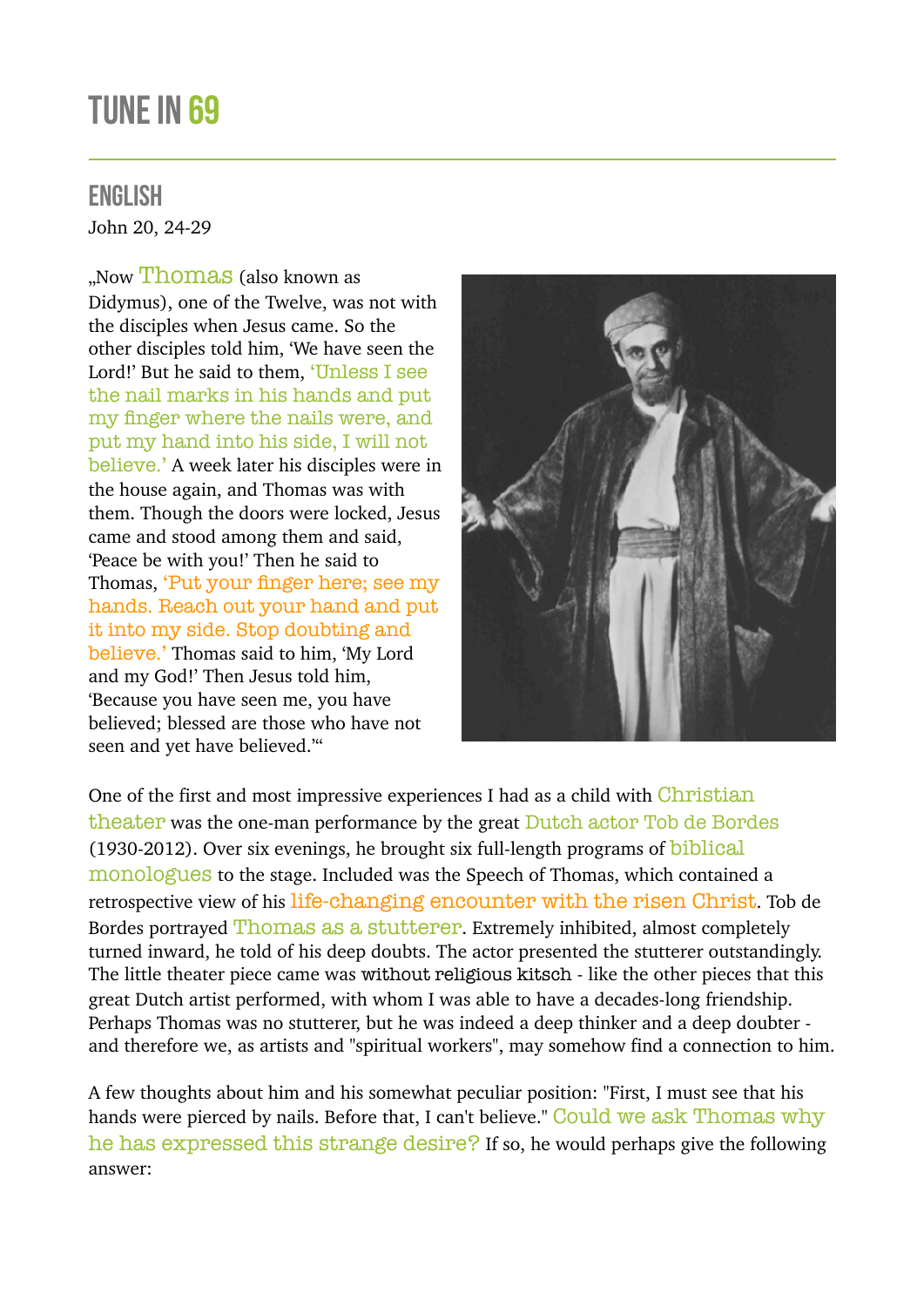"First, I wanted to be totally sure that Jesus really was alive. Second, I wanted to encounter him personally. And third, I wanted to know that he forgot neither the suffering or our pain."

Turning our attention to the first (possible and even probable) answer from Thomas: He wanted to be sure that all the talk about the resurrection was not mere empty gossip (Luke 24:11). Thomas didn't want to follow a blind faith. Often, the answer of Jesus is misunderstood to mean that we should have blind faith. That is a wrong interpretation! Jesus didn't reproach Thomas for his desire to base is faith on contrite experiences and perceptions. After all, John 1 begins with the impressive and remarkable words: "That which was from the beginning, which we have heard, which we have seen with our eyes, which we looked upon and have touched with our hands… that we proclaim to you." Jesus did reproach Thomas, however, because he didn't give any credence to his friends, the other disciples, as reliable eyewitnesses. In that Jewish culture, when at least two trustworthy witnesses gave testimony, they were to be believed. But Thomas did not believe the other ten disciples and the women who had seen Jesus. "Blessed are they who have not seen and yet have believed…" means, then: "Blessed are they who believe those who have seen and testified." This is how we believe, because the biblical witnesses have seen for us. Not to mention that Jesus extends transversely throughout Church history, showing himself to countless people and continuing to show himself to us.

Let's consider the second possible answer from Thomas: "I wanted to encounter him personally. " He didn't want to be satisfied with a second-hand faith. This was no problem for Jesus. Jesus indeed wants to encounter every person individually and to guide us in a unique way. Nevertheless, Jesus let Thomas wait for eight days - for what reason, we don't know. We also are familiar with these times of waiting: times of drought, when God distant. And these times are difficult. Anyway, Thomas endured the waiting and did not immediately take leave of the other disciples or from his faith. Maybe he was helped by comforting talks with the others who had experienced the resurrected Jesus. Maybe he was helped by the Psalms that told of similar experiences. Thomas was, therefore, not exactly "non-believing" or "unfaithful", but faithful. And in this is he an example for us.

The the third answer that Thomas could have given: "I want to be sure, that the Risen One remains engaged with us and our suffering. As a sign of this, he must continue to bear his wounds." Early Christianity had indeed quickly portrayed Jesus as all-powerful, unbroken pantokrator (a Greek term implying omnipotence, or ruler and sustainer of all), enthroned in wonderful mosaics high above the heads of the faithful. These portrayals of Christ-Pantokrator, as beautiful as they are, leave out that the Risen One did not turn his back on the world along with its suffering and sin. Jesus also comes in the Book of Revelation, appearing as the sacrificial lamb. And all who have had experiences with the Resurrected Christ can testify that he remains "Emmanuel" - God with us - also in the midst of our suffering and our sin. Perhaps Thomas was himself the type of person that was deeply affected by the suffering of others. Perhaps he was himself broken - a stutterer, even. Jesus took him very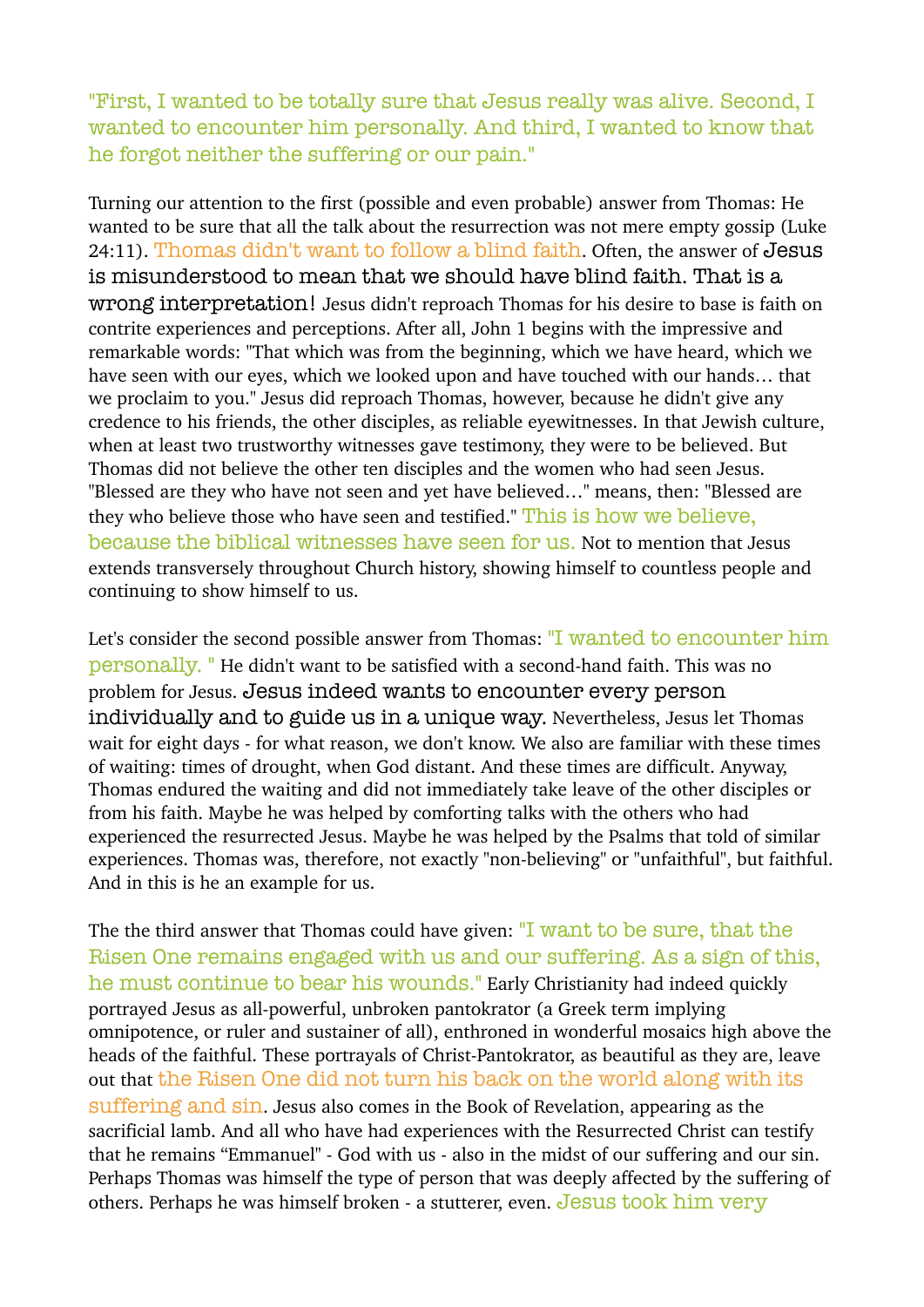seriously in this respect, and allowed him to feel his wounds. The reaction of Thomas therefore is a short but forceful confession which became a powerful, surging echo resounding throughout the centuries: "My Lord and my God!" Skeptical thinkers, highly sensitive people, and passionate seekers of God, that we often find among artists, may especially find a "breakthrough" with this sort of confession. And if this happens, there will be a small revolution. Let's join them! And by doing so, we will contribute to the spread of this movement.

Text: Revd. Beat Rink / Translation: Lauren Steinmetz-Franklin

## TUNE IN 69

## DEUTSCH

Johannes 20, 24-29

"Thomas, auch Didymus genannt, einer der Zwölf, war nicht dabei gewesen, als Jesus zu den Jüngern gekommen war. Die anderen erzählten ihm: »Wir haben den Herrn gesehen!« Thomas erwiderte: »Erst muss ich seine von den Nägeln durchbohrten Hände sehen; ich muss meinen Finger auf die durchbohrten Stellen und meine Hand in seine durchbohrte Seite legen. Vorher glaube ich es nicht.« Acht Tage später waren die Jünger wieder beisammen; diesmal war auch Thomas dabei. Mit einem Mal kam Jesus, obwohl die Türen verschlossen waren, zu ihnen herein. Er trat in ihre Mitte und grüßte sie mit den Worten: »Friede sei mit euch!« Dann wandte er sich Thomas zu. »Leg deinen Finger auf diese Stelle hier und sieh dir meine Hände an!«, forderte er ihn auf. »Reich deine Hand her



und leg sie in meine Seite! Und sei nicht mehr ungläubig, sondern glaube!« Thomas sagte zu ihm: »Mein Herr und mein Gott!« Jesus erwiderte: »Jetzt, wo du mich gesehen hast, glaubst du. Selig sind die nicht sehen und doch glauben.«"

Es war für mich als Kind eine der ersten und eindrücklichsten Erfahrungen mit christlichem Schauspiel: Das Einmann-Theater des grossartigen niederländischen Schauspielers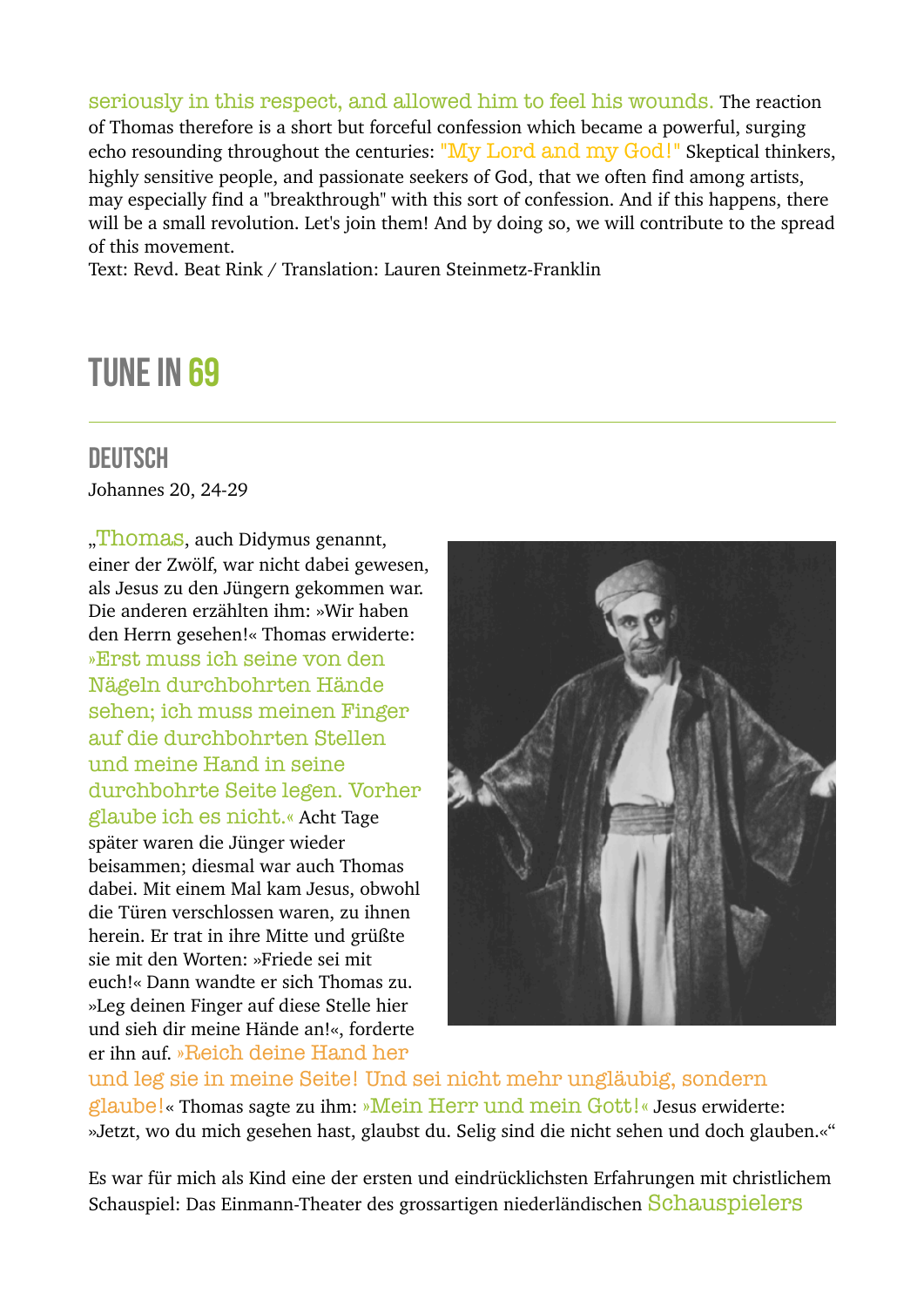Tob de Bordes (1927-2012), der neben sechs abendfüllenden Programmen auch biblische Monologe auf die Bühne brachte. Dabei war eine Rede des Thomas, der Rückschau hielt auf seine lebensverändernde Begegnung mit dem Auferstandenen. Tob de Bordes stellte den Thomas als Stotterer dar. Sehr gehemmt und fast in sich gekehrt berichtete er von seinen tiefen Zweifeln. Der Schauspieler gab den Stotterer hervorragend wieder. Das kleine Theaterstück kam ohne religiösen Kitsch aus - wie auch die anderen Stücke, die dieser grossartige niederländische Künstler aufführte, mit dem ich dann Jahrzehnte lang befreundet sein durfte. Vielleicht war Thomas kein Stotterer, aber doch ein tiefer Denker und Zweifler – und damit uns Künstlern und "geistig Arbeitenden" wohl irgendwie verwandt. Einige Gedanken zu ihm und seiner etwas eigenartigen Bedingung: "Erst muss ich seine von Nägeln durchbohrten Hände sehen...Vorher glaube ich nicht." - Könnten wir Thomas fragen: "Warum hast du diesen eigenartigen Wunsch geäussert?" so würde er vielleicht folgende Antwort geben: "Erstens wollte ich ganz sicher sein, das Jesus wirklich lebt. Zweitens wollte ich ihm persönlich begegnen. Und drittens wollte ich wissen, dass er das Leiden und unser Leid nicht vergessen hat...".

Wenden wir uns der ersten (möglichen und sogar wahrscheinlichen) Antwort des Thomas zu: Er wollte sicher sein, dass das mit der Auferstehung kein "leeres Gerede" war (s.Lukas 24,11). Thomas wollte keinem blinden Glauben folgen. Oft wird die Antwort von Jesus so missverstanden, dass wir blind glauben sollten. Das ist eine Fehlinterpretation. Jesus tadelt Thomas nicht für seinen Wunsch, seinen Glauben auf konkrete Erfahrungen und Wahrnehmungen abstützen zu wollen. Schliesslich beginnt der 1. Johannesbrief mit den eindrücklichen Worten: "Was von Anfang war, was wir gehört, was wir mit unsren Augen gesehen haben, was wir beschaut und was unsre Hände betastet haben, ...das verkündigen wir euch." Jesus tadelt aber Thomas, weil er seinen Freunden, den anderen Jüngern, keinen Glauben geschenkt hat, wo doch sie verlässliche Augenzeugen waren. Im Judentum galt: Wo mindestens zwei vertrauenswürdige Zeugen auftraten, war ihnen zu glauben. Aber Thomas glaubte den anderen zehn Jüngern und den Frauen nicht, die Jesus gesehen hatten. "Selig sind, die nicht sehen und doch glauben", dies hiesse dann: "Selig sind, die jenen glauben, die es gesehen und bezeugt haben". So können wir glauben, weil die biblischen Zeugen für uns gesehen haben. Nicht zu sprechen davon, dass Jesus sich quer durch die Kirchengeschichte hindurch unzähligen Menschen "gezeigt" hat und sich uns immer wieder "zeigt".

Denken wir über die zweite mögliche Antwort des Thomas nach: "Ich wollte Jesus persönlich begegnen". Er wollte sich nicht mit einem Glauben aus zweiter Hand zufrieden geben. Für Jesus war das kein Problem. Jesus möchte ja jedem Menschen individuell begegnen und sich jedem von uns auf einzigartige Weise zeigen. Allerdings liess er Thomas acht Tage warten – weshalb, wissen wir nicht. Auch wir kennen solche Wartezeiten: Zeiten der Dürre, der Gottesferne. Und diese sind schwierig. Immerhin hielt Thomas das Warten aus und verabschiedete sich nicht gleich aus der Jüngerschar und vom Glauben. Vielleicht halfen ihm sogar tröstende Gespräche mit den anderen, die Jesus erlebt hatten. Vielleicht halfen ihm die Psalmen, die von ähnlichen Erfahrungen berichten. Thomas ist somit nicht einfach "ungläubig", sondern auch treu. Er ist uns darin ein Vorbild.